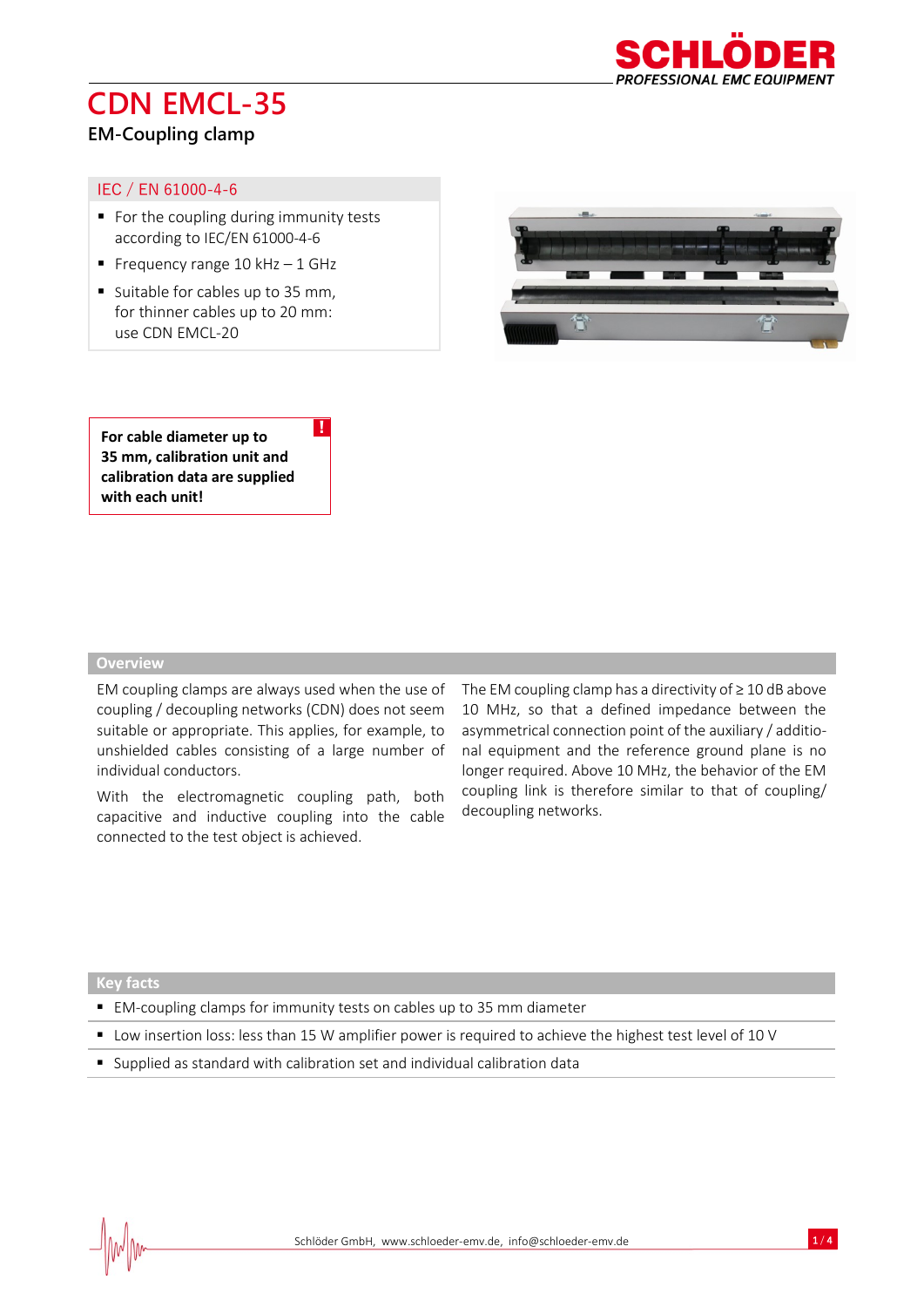

# **CDN EMCL-35**

## **EM-Coupling clamp**

**Technical data I**

| <b>CDN EMCL-35</b> |                   |
|--------------------|-------------------|
| Frequency range    | $10$ kHz $-1$ GHz |
| Nominal impedance  | 50 Ohm            |
| Max. input level   |                   |
| $0,15 - 100$ MHz   | 100 W, 15 min     |
| $100 - 230$ MHz    | 100 W, 5 min      |
| $230 - 1000$ MHz   | 50 W, 3 min       |

| Connector              | N-type female      |
|------------------------|--------------------|
| Cable diameter max.    | $<$ 35 mm          |
| Dimensions (L x W x H) | 666 x 135 x 120 mm |
| Weight                 | approx. 14 kg      |

#### **Technical data II**

#### **Typical coupling factor**



### **Typical decoupling factor (transformed)**

 $\frac{1}{2}$ 



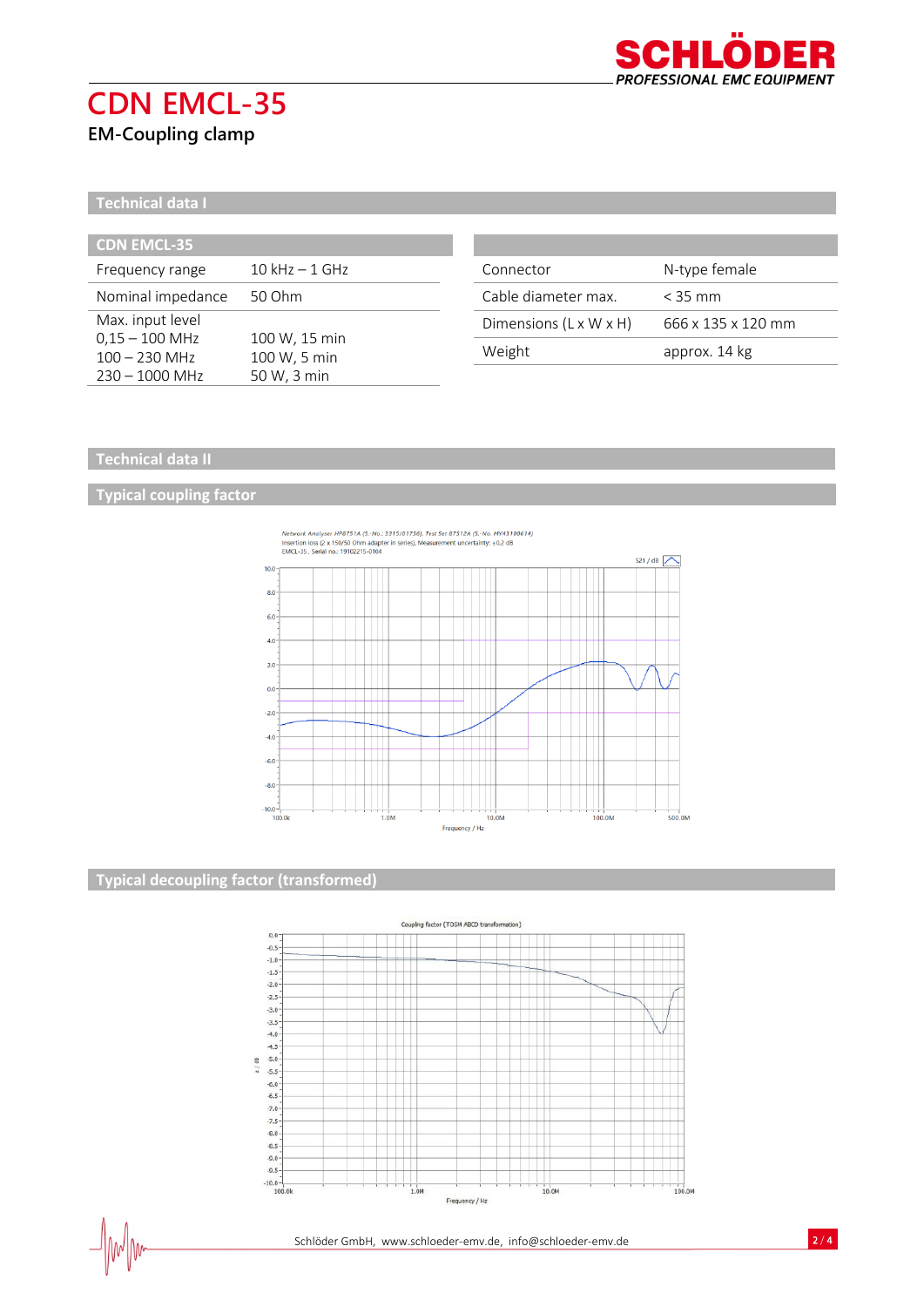

## **CDN EMCL-35 EM-Coupling clamp**

**Measured amplifier power**



**Measured amplifier power to achieve the highest level required in EN 61000-4-6 of 10 V. Measurement was carried out with 6 dB attenuator and 80% amplitude modulation.**



#### **Typical clamp impedance (transformed)**

 $\frac{1}{2}$